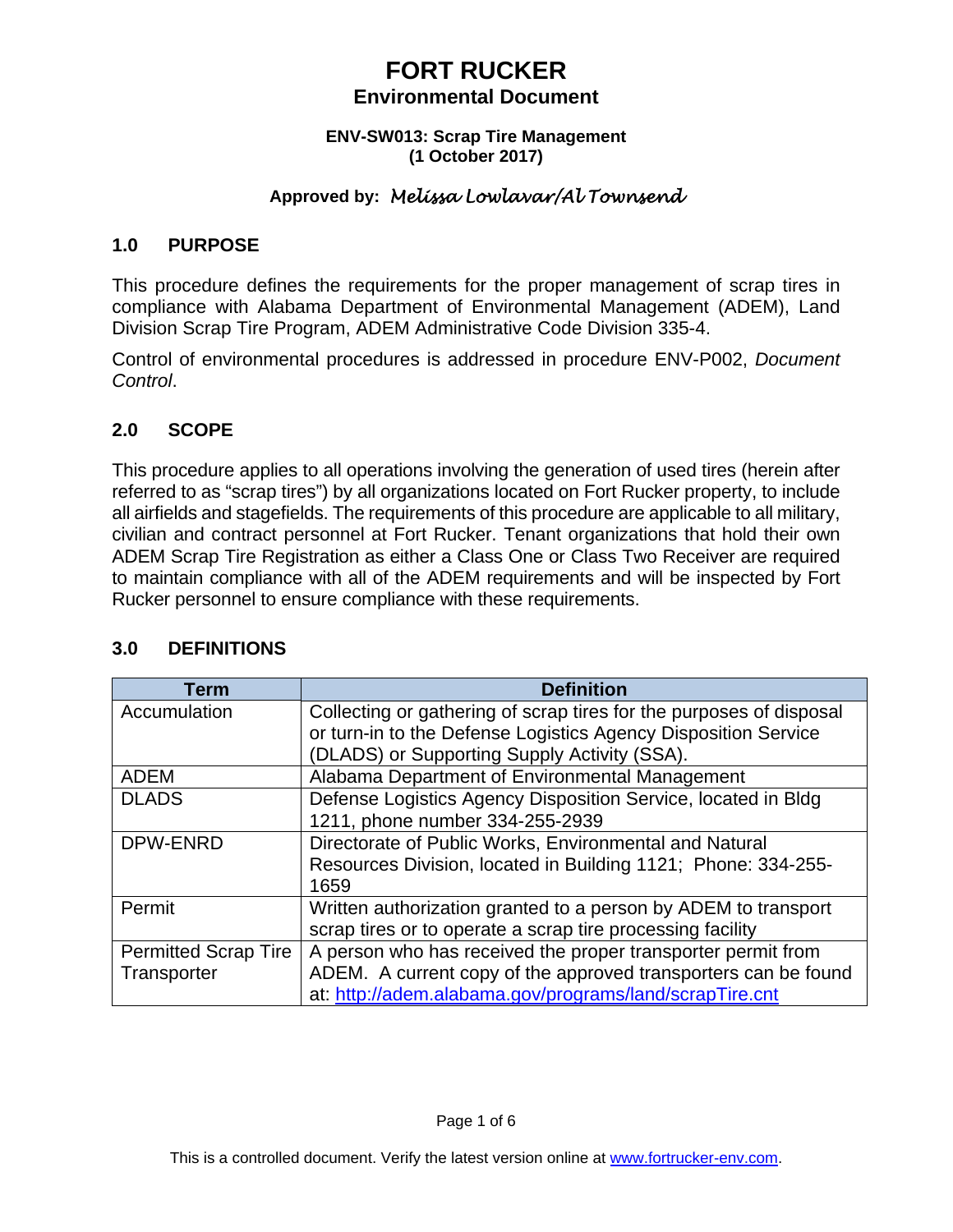#### **ENV-SW013: Scrap Tire Management (1 October 2017)**

| <b>Term</b>                    | <b>Definition</b>                                                                                                                                                                                                                                                                                                                                                                                                                                                                                                                                                                                          |
|--------------------------------|------------------------------------------------------------------------------------------------------------------------------------------------------------------------------------------------------------------------------------------------------------------------------------------------------------------------------------------------------------------------------------------------------------------------------------------------------------------------------------------------------------------------------------------------------------------------------------------------------------|
| Receiver                       | An organization or activity that generates or accumulates scrap<br>tires, including the following:<br>Class One Receivers include retail tires dealers, retreaders,<br>and used tire dealers.<br>Class Two Receivers include all other receivers of scrap tires,<br>$\bullet$<br>other than Class One Receivers, that generate or accumulate<br>a minimum of ten (10) scrap tires in a year, specifically<br>including, among others, a component of government, vehicle<br>fleet maintenance or dismantling, rental or sales, operations, or<br>other activity that generates scrap tires, whether or not |
| <b>LRC SSA</b>                 | organized for profit.<br>Logistics Readiness Center Supply Support Activity, located in<br>Bldg 1212, phone number 334-255-2121 or 334-255-2297                                                                                                                                                                                                                                                                                                                                                                                                                                                            |
| <b>Scrap Tire</b>              | Any pneumatic tire no longer suitable or useable for its original<br>purpose, and in addition, includes but is not limited to, all tires with<br>a manufacturing defect, except those that are in the process of<br>being returned to the manufacturer for a refund.                                                                                                                                                                                                                                                                                                                                       |
| <b>Scrap Tire</b><br>Generator | An organization or activity that generates scrap tires                                                                                                                                                                                                                                                                                                                                                                                                                                                                                                                                                     |
| <b>Scrap Tire</b><br>Processor | A person who is engaged in the processing of scrap tires. ADEM<br>define three types of processors:<br>Class One Processors: shred, size-reduce or alter scrap tires,<br>$\bullet$<br>punch or stamp tire materials to produce an end-product, or<br>produce products from ground or crumb rubber.<br>Class Two Processors: only shred, size-reduce or alter scrap<br>٠<br>tires.<br>Class Three Processors: mobile processors who shred or alter<br>$\bullet$<br>scrap tires at different locations.                                                                                                      |
| Shipping<br>Organization       | An organization that prepares the necessary documentation to<br>offer the scrap tires for shipment to the end point processing or<br>disposal facility                                                                                                                                                                                                                                                                                                                                                                                                                                                     |
| <b>SWDF</b>                    | Solid Waste Disposal Facility                                                                                                                                                                                                                                                                                                                                                                                                                                                                                                                                                                              |
| <b>USAACE</b>                  | United States Army Aviation Center of Excellence                                                                                                                                                                                                                                                                                                                                                                                                                                                                                                                                                           |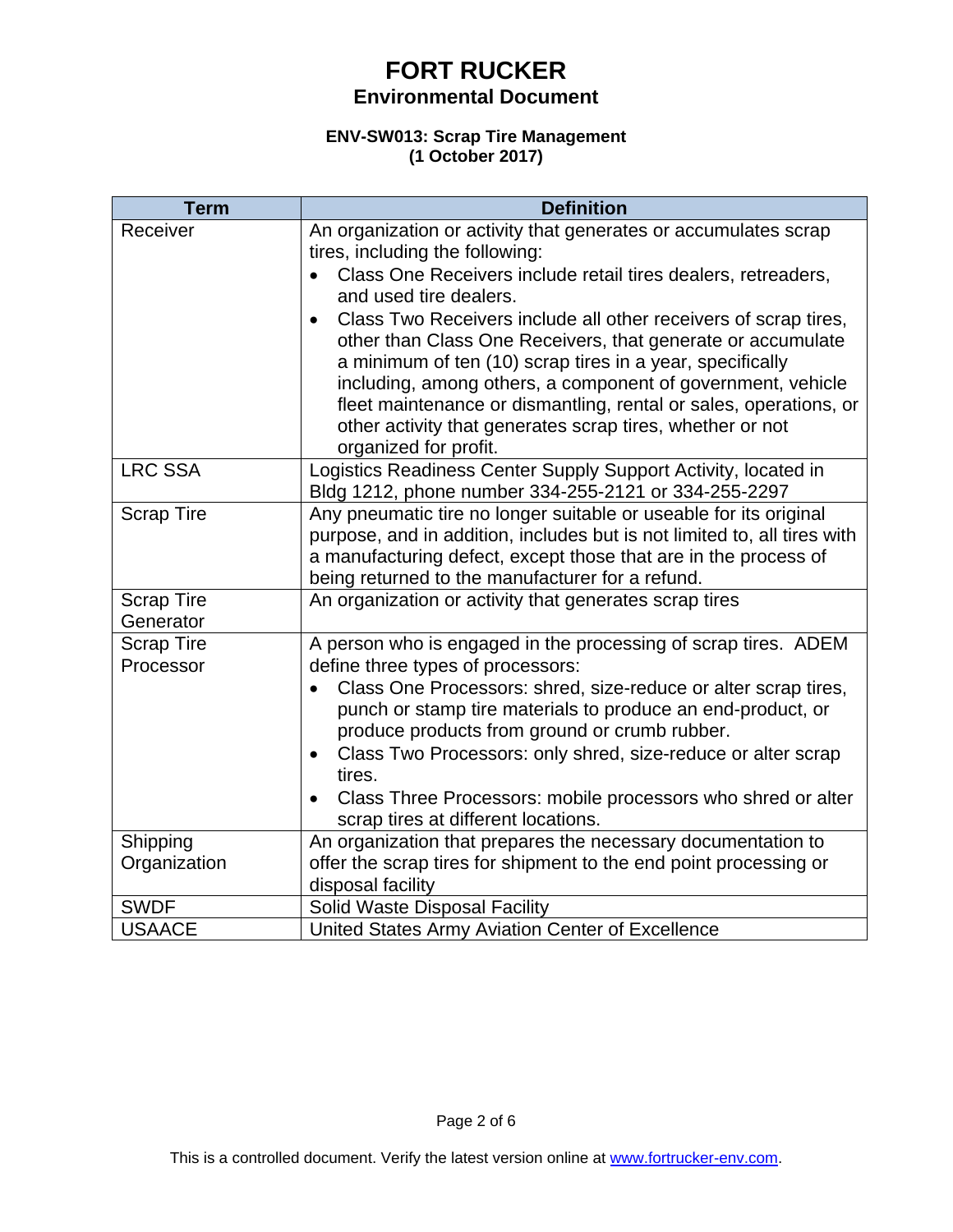#### **ENV-SW013: Scrap Tire Management (1 October 2017)**

#### **4.0 RESPONSIBILITIES**

#### **4.1 DPW-ENRD**

- 4.1.1 Maintain ADEM Class Two Receiver registration for all organizations and activities on Fort Rucker property that do not currently have a separate ADEM Class Two Registration. The DPW-ENRD USAACE Registration Number is S0000012505.
- 4.1.2 Submit quarterly reports using ADEM Form 539, *Scrap Tire Quarterly Report*, for all scrap tires manifested off Fort Rucker property under the DPW-ENRD registration.
- 4.1.3 Maintain copies of all records relating to scrap tire management for a minimum of three years.
- 4.1.4 Inspect all Fort Rucker organizations or activities to ensure compliance with ADEM regulations for scrap tire management and the requirements of this work instruction.

### **4.2 DLADS and SSA**

- 4.2.1 Act as a Shipping Organization for all organizations or activities that submit scrap tires on an appropriate DD Form1348-1A, *Issue Release/Receipt Document*.
- 4.2.2 Follow all requirements for shipping organizations listed in Section 4.5 of this work instruction.
- 4.2.3 Ensure that each manifest reflects the ADEM Class Two Receiver registration number as indicated on the DD Form 1348-1A, *Issue Release/Receipt Document*, from the generating organization from which the scrap tires were received.
- 4.2.4 Maintain copies of all completed forms and records relating to scrap tires for a minimum of three years. All records for each registration number must be maintained in separate files segregated by the registration number.

### **4.3 Class One Receivers**

- 4.3.1 All organizations that meet the ADEM definition of a Class One Receiver must register and maintain compliance for storage and recordkeeping with ADEM requirements as outlined in ADEM Administrative Code 335-4-1-.01 thru 335-4-6- .04.
- 4.3.2 Maintain a copy of ADEM Form 537, *Scrap Tire Registration & Exemption Application*, and registration approval letter(s).
- 4.3.3 Submit quarterly reports to ADEM using ADEM Form 539, *Scrap Tire Quarterly Report*.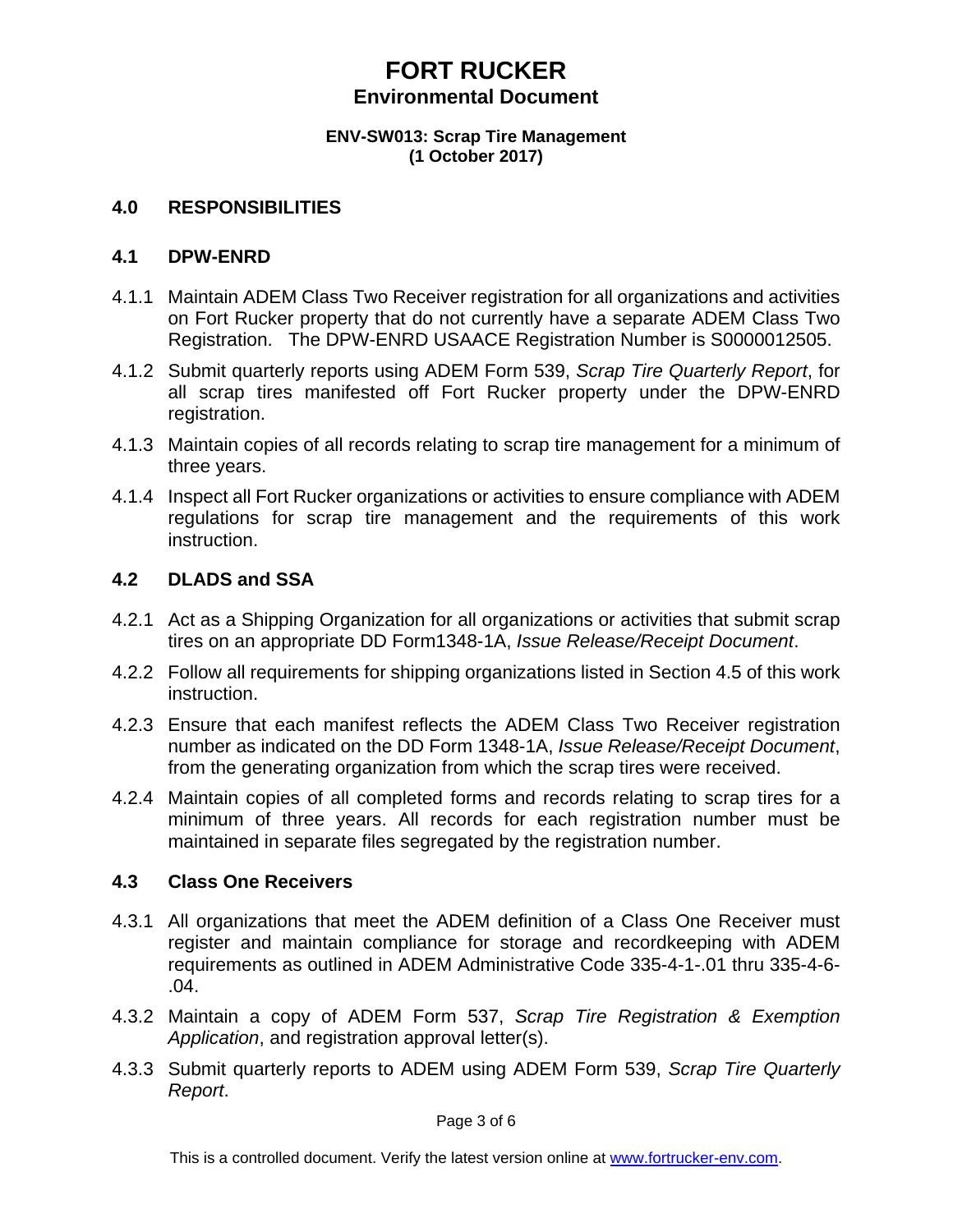#### **ENV-SW013: Scrap Tire Management (1 October 2017)**

- 4.3.4 Provide a copy of any correspondence from ADEM to DPW-ENRD within seven (7) working days.
- 4.3.5 Maintain copies of all completed forms and records relating to scrap tires for a minimum of three years.

## **4.4 Class Two Receivers**

- 4.4.1 All organizations that choose to hold their own ADEM Class Two Registration must register and maintain compliance for storage and recordkeeping with ADEM requirements as outlined in ADEM Administrative Code 335-4-1-.01 thru 335-4-6- .04.
- 4.4.2 Maintain a copy of completed ADEM Form 537, *Scrap Tire Registration & Exemption Application*, and registration approval letter(s).
- 4.4.3 Submit quarterly reports to ADEM using Form 539, *Scrap Tire Quarterly Report*.
- 4.4.4 Provide a copy of any correspondence from ADEM to DPW-ENRD within seven (7) working days.
- 4.4.5 Maintain copies of all completed forms and records relating to scrap tires for a minimum of three years.

## **4.5 Shipping Organizations**

- 4.5.1 Maintain a copy of ADEM Form 537, *Scrap Tire Registration & Exemption Application*, and registration approval letter(s).
- 4.5.2 Ensure that the transporter is an ADEM approved and permitted scrap tire transporter.
- 4.5.3 Ensure that all scrap tires are documented on ADEM Form 536, *Scrap Tire Manifest*, before leaving the facility.
- 4.5.4 Obtain and maintain completed copies of the ADEM Form 536, *Scrap Tire Manifest*, for all shipments of scrap tires.
- 4.5.5 Ensure that the facility receiving the scrap tires has been permitted to receive scrap tires by ADEM and/or the State Environmental Agency of the receiving state.
- 4.5.6 Provide a copy of any correspondence from ADEM to DPW-ENRD within seven (7) working days.
- 4.5.7 Provide copies of completed ADEM Form 536, *Scrap Tire Manifest*, completed through "Part 2 Transporter" to the Class Two Receiver registration holder on a monthly basis (by the 7th of the following month).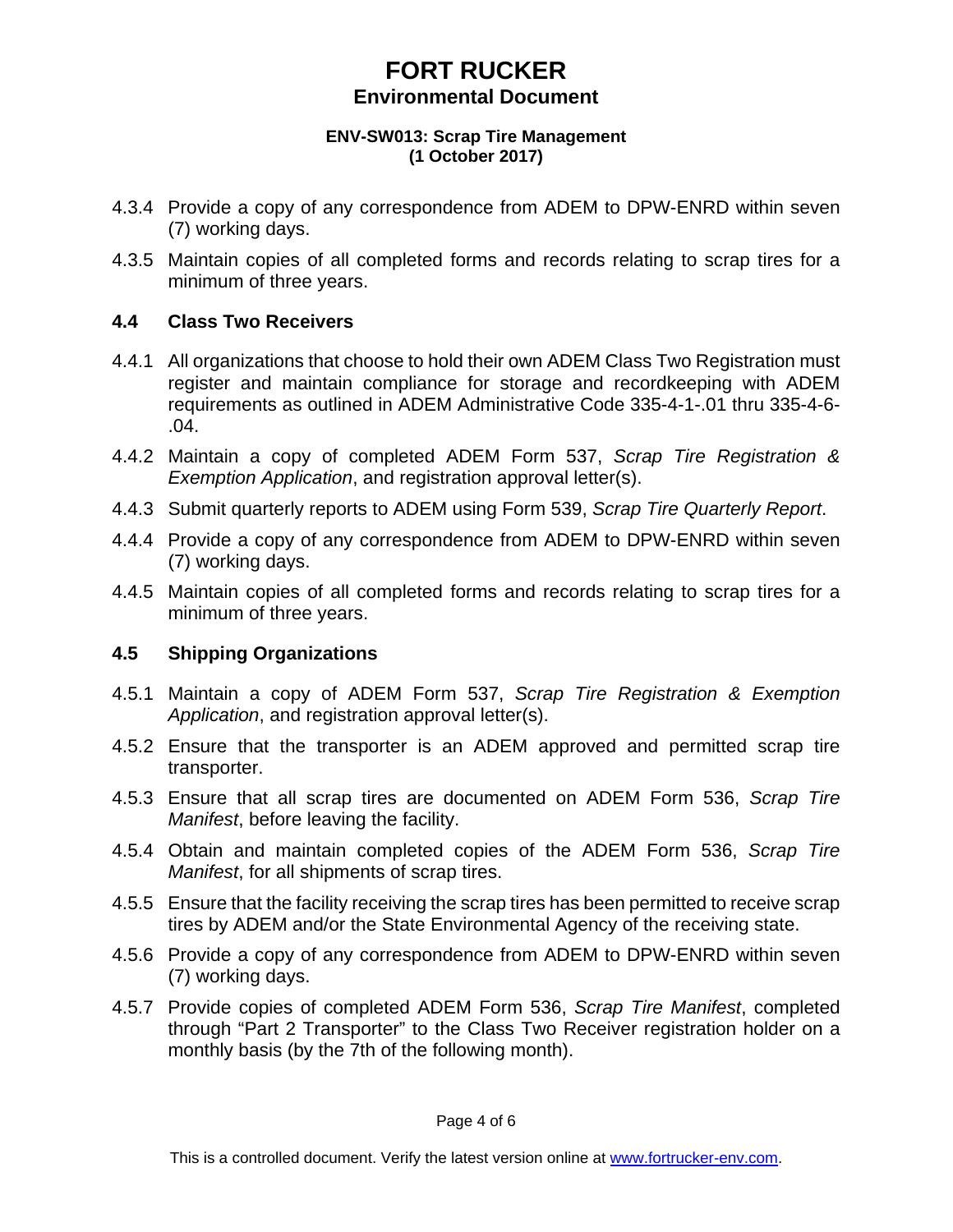#### **ENV-SW013: Scrap Tire Management (1 October 2017)**

4.5.8 All completed ADEM Form 536, *Scrap Tire Manifest*, received from the Processor must be forwarded to the Class Two Receiver.

# **5.0 PROCEDURE**

## **5.1 Accumulation of Scrap Tires**

- 5.1.1 All scrap tires must be accumulated inside of a building or other covered structure and protected from the elements.
- 5.1.2 No scrap tires will be allowed to remain exposed to the elements for longer than seven (7) calendar days.
- 5.1.3 All scrap tires will be placed in appropriate shipping containers or stacked on wooden pallets. Tires will be tied down, shrink wrapped, or otherwise secured to the pallet prior to turn-in.

### **5.2 Scrap Tire Turn In**

- 5.2.1 Scrap tires being transported in a government vehicle from an organization located on Fort Rucker property to DLADS/SSA for turn-in do not require manifesting.
- 5.2.2 All scrap tires will be turned into DLADS/SSA using DD Form 1348-1A, *Issue Release/Receipt Document*.
- 5.2.3 The Class Two Registration Number must be placed on the DD Form 1348-1A, *Issue Release/Receipt Document*, to ensure accurate recordkeeping.

## **5.3 Manifesting – Shipping Organization**

- 5.3.1 All shipments of scrap tires off of Fort Rucker property will be documented on ADEM Form 536, *Scrap Tire Manifest*.
- 5.3.2 The manifest should be at a minimum four-part, carbonless-paper form.
- 5.3.3 Each manifest will have the appropriate ADEM Class One or Class Two Receiver Registration number clearly identified.
- 5.3.4 The transporter's information and ADEM Transporter Registration number must be on the manifest.
- 5.3.5 The manifest must designate where or to whom the transporter shall deliver the scrap tires.
- 5.3.6 The facility that is receiving the scrap tires must have been permitted to receive scrap tires by ADEM and/or the State Environmental Agency of the receiving state.